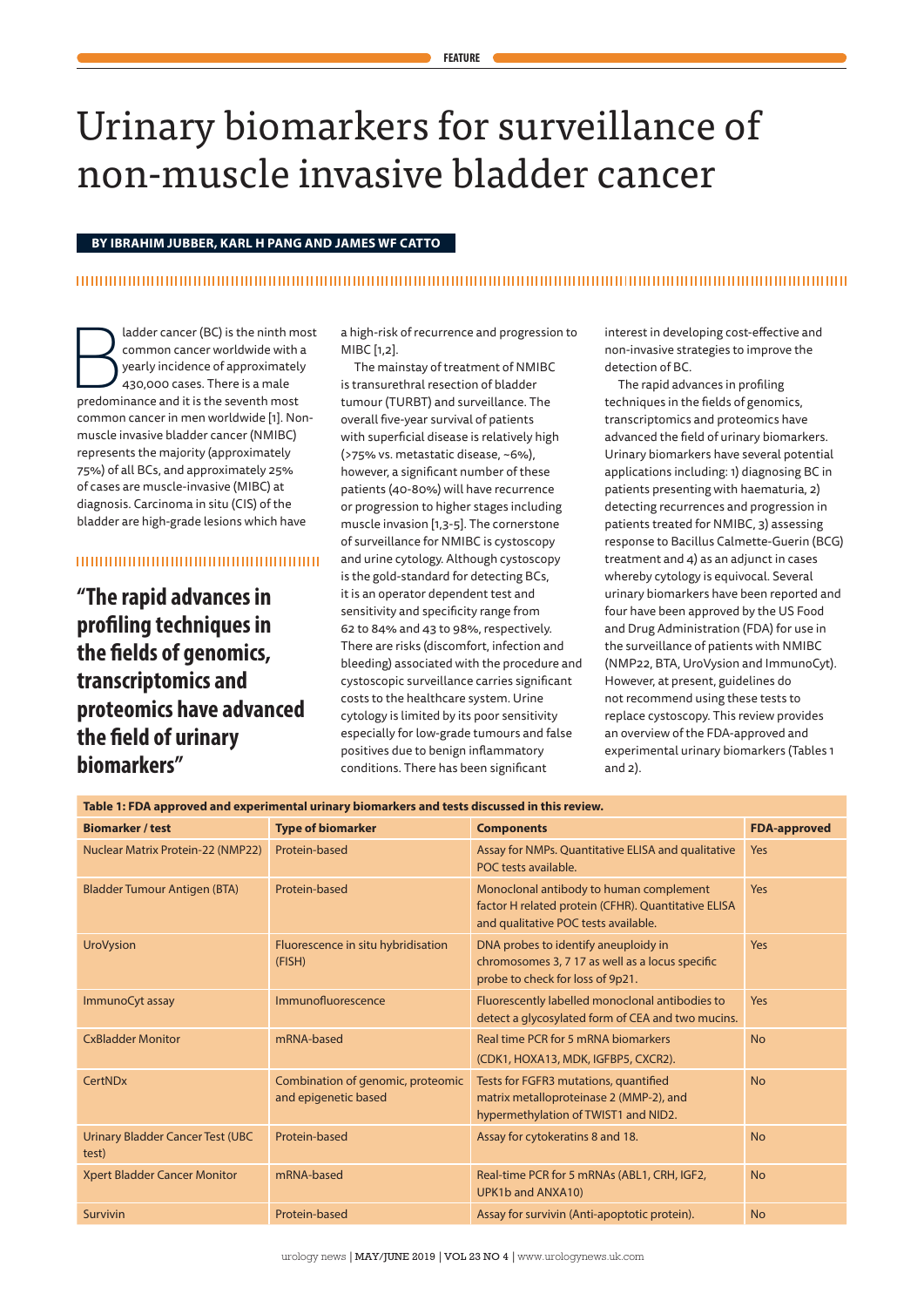## **FDA approved biomarkers**

## *Nuclear Matrix Protein 22*

Nuclear matrix proteins (NMPs) act as scaffolds in the nucleus of cells and are released from the nuclei of dying urothelial tumour cells. NMP22 is the most studied of these and two assays have been developed; 1) NMP22BC, a quantitative ELISA test and 2) NMP22 BladderCheck, a qualitative point of care (POC) test. Assays for NMP22 can be used as an aid for BC diagnosis in patients with haematuria and can be used to monitor for cancer recurrence following treatment.

The NMP22 assay, cytology, and cystoscopy were investigated in a study of 668 patients undergoing surveillance for BC. The NMP22 assay and cystoscopy detected 50% and 91% of the 103 recurrences, respectively. The NMP22 test detected eight of the nine cancers initially missed by cystoscopy, for a combined sensitivity of 99%. Cytology detected three of the nine cases initially missed at cystoscopy. The NMP22 assay had a specificity of 87% [6]. In a study of 2222 patients with NMIBC and negative urine cytology, NMP22 levels were significantly associated with disease recurrence and progression (p<0.001) [7]. A pooled analysis of seven studies with 4384 patients with previously treated BC demonstrated a sensitivity and specificity of 60% (range, 50-85%) and 81% (4-93%) respectively [8]. The performance of NMP22 in predicting future recurrence and progression has been mixed with just a few studies showing an association [7,9,10].

## *Bladder tumour antigen*

The bladder tumour antigen (BTA) test is a protein-based marker utilising a monoclonal antibody to human complement factor H-related protein (CFHR) which is present in high levels in the urine of BC patients. The test is available as both a POC qualitative test (BTA stat) and a quantitative ELISA-

based test (BTA TRAK).

Few studies have evaluated BTA in the context of surveillance. In a study with 501 patients with a history of BC, recurrent BC was detected by cystoscopy in 133 (27%). Pre-cystoscopy BTA assay was more sensitive than cytology (56% vs. 19%), but less specific (86% vs. 98%). In six cases in which the BTA assay was positive and cystoscopy was negative, BC was found at the next cystoscopy [11]. A concern with this test is false positives in the setting of haematuria, stone disease, inflammation, recent instrumentation, other urological cancers and BCG lowering the specificity [12]. BTA tests were not shown to be associated with future events such as recurrence (HR: 0.54, 95% CI 0.27-1.08, p=0.08) and progression (HR: 0.67, 95% CI 0.25-1.79, p=0.42) in a prospective study [9].

## *UroVysion*

UroVysion is a cytology-based test utilising fluorescence in situ hybridisation (FISH) DNA probes to identify aneuploidy in chromosomes 3, 7, 17 as well as a locusspecific probe to check for loss of 9p21. The test is FDA-approved to be used as an aid for initial diagnosis of BC in subjects with haematuria and for subsequent monitoring for tumour recurrence in patients previously diagnosed with BC.

Sensitivity and specificity for detecting recurrences in the surveillance setting vary from 13-94% and 63-100% respectively [10]. The performance of the test for detecting CIS and high-grade tumours is higher [13]. UroVysion has been shown to be useful in the setting of equivocal / atypical cytology and the American Urological Association guidelines recommend UroVysion as one of the biomarkers useful in this setting [14,15].

With regards to predicting future events, a retrospective study of 243 patients on NMIBC surveillance with negative cystoscopy and suspicious cytology

demonstrated that a positive UroVysion result predicted recurrence (HR: 2.35, 95% CI 1.42-3.90, p=0.001) on multivariable analysis, and progression (HR: 3.01, 95% CI 1.10-8.21, p=0.03) on univariable analysis, in comparison to a negative UroVysion result. However, there was no association between the UroVysion result and tumour recurrence on subsequent surveillance cystoscopy (OR 0.8, 95% CI 0.26-2.74, p=1) [16]. Nonetheless, due to lack of standardisation of testing and need for expensive laboratory equipment UroVysion FISH is currently not used in routine clinical practice.

## *ImmunoCyt*

ImmunoCyt (uCyt+) is a combination of cytology and immunofluorescence utilising fluorescently labelled monoclonal antibodies to detect a glycosylated form of carcinoembryonic antigen (CEA) and two mucins. The test requires urine fixation with ethanol or isopropyl alcohol before shipment to a reference cytopathology laboratory. A minimum evaluation of 500 epithelial cells is required, and the presence of one cell with fluorescence constitutes a positive test. The test is FDAapproved for use in conjunction with urine cytology and cystoscopy. Like UroVysion, the American Urological Association guidelines recommend UroVysion as one of the biomarkers useful in the setting of equivocal / atypical cytology [15].

Sensitivity and negative predictive value (NPV) rates vary from 62-85% and 74-93% respectively [10]. A prospective study of 942 patients demonstrated sensitivity is improved with higher pathological grade (79.3% for G1, 84.1% for G2 and 92.1% for G3 tumours) [17].

ImmunoCyt wasn't demonstrated to be able to predict future recurrence (HR: 0.65, 95% CI 0.37–1.16, p=0.14) or progression (HR: 0.44, 95% CI 0.17-1.14, p=0.09) in a large prospective study [9]. The test is not

**Table 2: Pooled performance characteristics of FDA-approved urinary biomarkers [31].**

| <b>Biomarker / test</b> | Sensitivity (%) | Specificity (%) | <b>Positive Likelihood ratio</b><br>(95% CI) | <b>Negative Likelihood ratio</b><br>(95% CI) |
|-------------------------|-----------------|-----------------|----------------------------------------------|----------------------------------------------|
| NMP22 quantitative      | 61              | 71              | 2.10<br>$(1.58 - 2.80)$                      | 0.55<br>$(0.44 - 0.69)$                      |
| NMP22 qualitative       | 70              | 83              | 4.20<br>$(3.22 - 5.47)$                      | 0.36<br>$(0.16 - 0.81)$                      |
| <b>BTA</b> quantitative | 58              | 79              | 2.77<br>$(1.66 - 4.61)$                      | 0.54<br>$(0.39 - 0.76)$                      |
| <b>BTA</b> qualitative  | 60              | 76              | 2.53<br>$(1.92 - 3.34)$                      | 0.52<br>$(0.47 - 0.59)$                      |
| <b>UroVysion</b>        | 55              | 80              | 2.75<br>$(1.95 - 3.89)$                      | 0.56<br>$(0.42 - 0.76)$                      |
| <b>ImmunoCyt</b>        | 75              | 76              | 3.09<br>$(2.56 - 3.72)$                      | 0.33<br>$(0.24 - 0.46)$                      |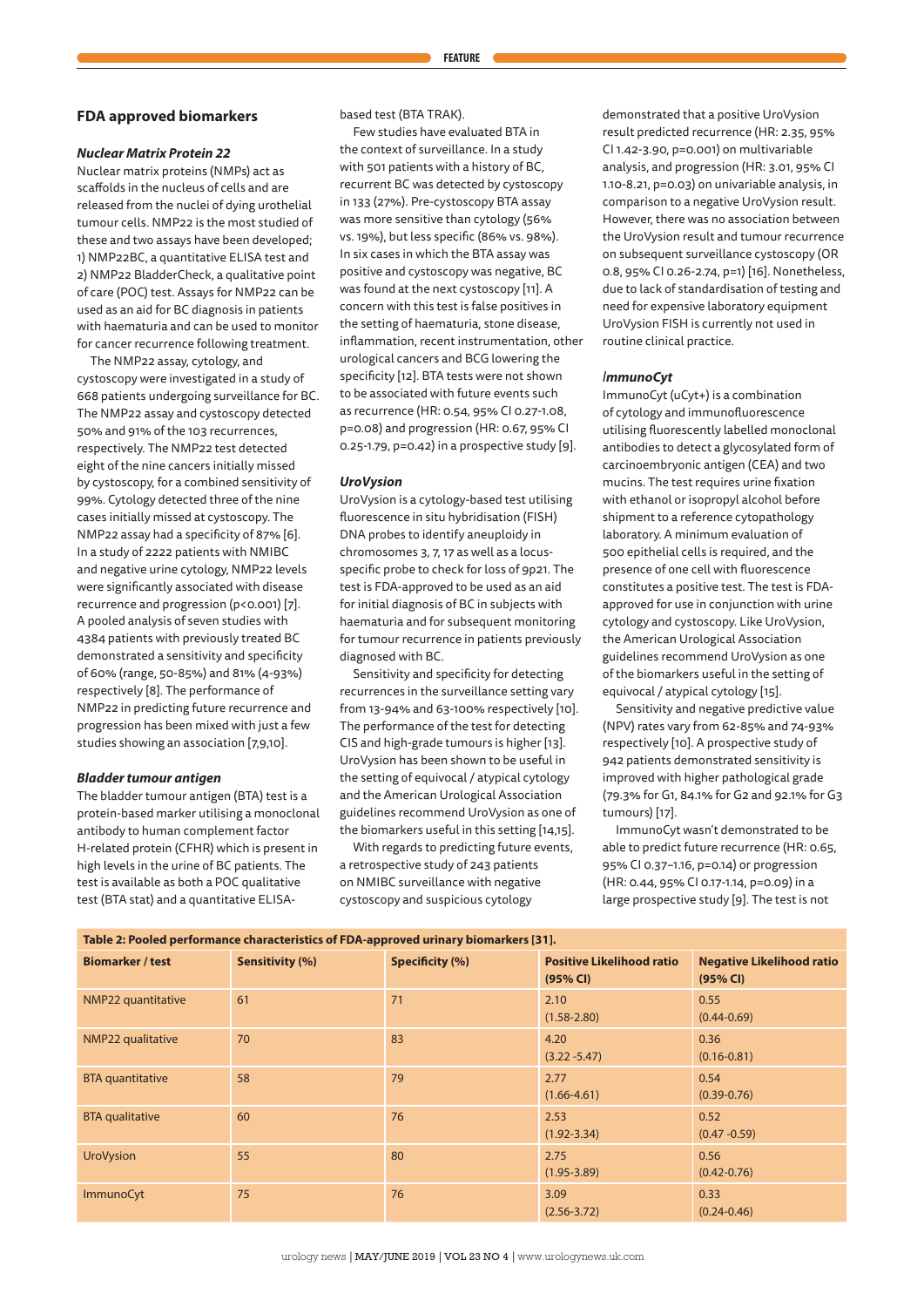thought to be affected by benign conditions, but interpretation is complex and has a steep learning curve. It is associated with interobserver variability, is operatordependent and has a high test failure rate due to inadequate specimen cellularity [18].

## **Experimental urinary biomarkers**

#### *CxBladder Monitor*

CxBladder tests are non-FDA-approved urine-based genomic tests and are used in different contexts including: 1) potentially ruling out BC in low-risk patients with haematuria (CxBladder Triage), 2) complementing cystoscopy for BC detection in the presence of haematuria (CxBladder Detect) and 3) complementing cystoscopy for surveillance of recurrent disease (CxBladder Monitor). The tests identify four mRNA urinary biomarkers which have demonstrated high levels of expression in urothelial cancer (CDK1, HOXA13, MDK, IGFBP5). A fifth mRNA biomarker (CXCR2) of inflammation aids in distinguishing false positive cases in patients with acutely or chronically inflamed urothelium [19,20].

In a prospective study of 803 patients undergoing surveillance for BC, CxBladder Monitor had superior sensitivity (91%) and a NPV (96%) compared with cytology (sensitivity, 22% and specificity, 87%), NMP22 (sensitivity, 11-26% and specificity 86-87%), and UroVysion (sensitivity 33% and specificity 92%) (21). These tests still require large scale independent validation.

## *CertNDx*

CertNDx is a urine-based assay developed for the evaluation of haematuria and surveillance and assesses mutations in fibroblast growth factor receptor 3 gene which may be associated with lower grade tumours that have a good prognosis [22]. Fibroblast growth factor receptor 3 (FGFR3) belongs to a family of tyrosine kinase receptors. Mutations in the FGFR3 gene can lead to constitutive activation of FGFR3 [23]. These mutations are good prognostic indicators [24]. The assay analyses urine for the presence of FGFR3 mutations, quantified matrix metalloproteinase 2 (MMP-2), and hypermethylation of TWIST1 and NID2. The diagnostic accuracy for detecting BC recurrence was shown in a prospective study of 323 patients to be 92% and 51% respectively for sensitivity and specificity with a negative predictive value of 97.4% [25].

#### *Urinary bladder cancer (UBC) test*

UBC detects the presence of cytokeratins 8 and 18 in the urine which are thought to play an active role in tumour invasion. It

## **"Although several biomarkers have shown promise, most haven't as yet been validated in large prospective multicentre clinical studies"**

## 

is a POC test with results available within 10 minutes. Sensitivity and specificity rates vary from 12-80% and from 77-92% respectively [10]. In a prospective study evaluating a total of 75 patients undergoing surveillance, barbotage and voided urine cytology resulted in a sensitivity of 32.3% and 25.8% and a specificity of 100% and 100% respectively. The UBC test resulted in a maximum sensitivity of 64.5% and specificity of 81.8%. Barbotage cytology and the UBC test were the best dual combination with the highest overall sensitivity of 77.4%. In contrast to barbotage urine cytology alone, adding UBC increased sensitivity from 21.4% to 50% for low grade tumours and from 43.8 to 100% for high grade cancers but reduced specificity from 100% to 77.3% [26].

## *Xpert Bladder Cancer Monitor*

Xpert BC Monitor is an mRNA-based urinary biomarker developed for BC surveillance. The test uses real-time PCR to measure the levels of five different mRNAs (ABL1, CRH, IGF2, UPK1b and ANXA10). These mRNAs are linked to cell proliferation and survival, signal transduction and response to endocrine tests. Xpert BC Monitor has been evaluated in one study which evaluated a total of 155 urine samples in 140 patients with a history of NMIBC undergoing routine follow-up. When compared with urine cytology, Xpert BC Monitor was shown to have higher sensitivity and negative predictive value (84% vs. 33% and 93% vs. 76% respectively.) However, specificity was similar between Xpert BC Monitor and urine cytology (91% vs. 94%). Interestingly, the sensitivity of Xpert BC Monitor for highgrade and low-grade tumours specifically was shown to be high (100% and 77% respectively) [27]. The test also has a rapid processing time requiring less than two minutes of hands-on sample preparation and a total PCR time of approximately 90 minutes. Whilst all these findings are promising, further validation in prospective trials is required [10].

## *Survivin*

Survivin is an anti-apoptotic protein. This protein is elevated in human cancer but almost undetectable in normal human tissues [28]. One study has been published evaluating the potential role of survivin as a urinary biomarker in the surveillance

of NMIBC. The study evaluated survivin and NMP22 in voided urine samples from 117 BC patients undergoing cystoscopy and 92 controls. Survivin had superior sensitivity (64%), specificity (93%), PPV (92%) and NPV (67%) in comparison to both NMP22 and urine cytology [29]. In addition, higher levels of survivin were associated with an increased risk of higher grade disease [30]. However, the assay is still in the experimental stages and further development and standardisation is required [10].

#### **Conclusion**

At present, cystoscopy continues to be the gold-standard for detection of recurrences in the surveillance setting. Although several biomarkers have shown promise, most haven't as yet been validated in large prospective multicentre clinical studies. A major disadvantage of many of the urinary biomarkers is their relatively limited ability to detect low-grade cancers. In addition, many of the biomarkers are susceptible to false positives. Compared to urine cytology, the sensitivity of urinary biomarkers is usually higher at the cost of lower specificity. Current urinary biomarkers may have a role in the setting of atypical or equivocal urine cytology.

It is becoming clear that it is unlikely that a single urinary biomarker will have a good enough performance due to complex interactions between molecular pathways and tumour heterogeneity. Biomarkers with future promise will likely need to test for several markers simultaneously. As the use of next-generation sequencing increases, we are likely to see a paradigm shift from candidate-driven approaches to more highthroughput approaches for screening for panels of multiple biomarkers.

#### **References**

- 1. Cumberbatch MGK, Jubber I, Black PC, et al. Epidemiology of bladder cancer: a systematic review and contemporary update of risk factors in 2018. *Eur Urol* 2018;**74(6)**:784-95.
- 2. Wities JA. Bladder carcinoma in situ in 2003: state of the art. *Eur Urol* 2004;**45(2)**:142-6.
- 3. Salama A, Abdelmaksoud AM, Shawki A, et al. Outcome of muscle-invasive urothelial bladder cancer after radical cystectomy. *Clin Genitourin Cancer* 2016;**14(1)**:e43-7.
- 4. Malmstrom PU, Agrawal S, Blackberg M, et al. Nonmuscle-invasive bladder cancer: a vision for the future. *Scand J Urol* 2017;**51(2)**:87-94.
- 5. Kaufman DS, Shipley WU, Feldman AS. Bladder cancer. *Lancet* 2009;**374(9685)**:239-49.